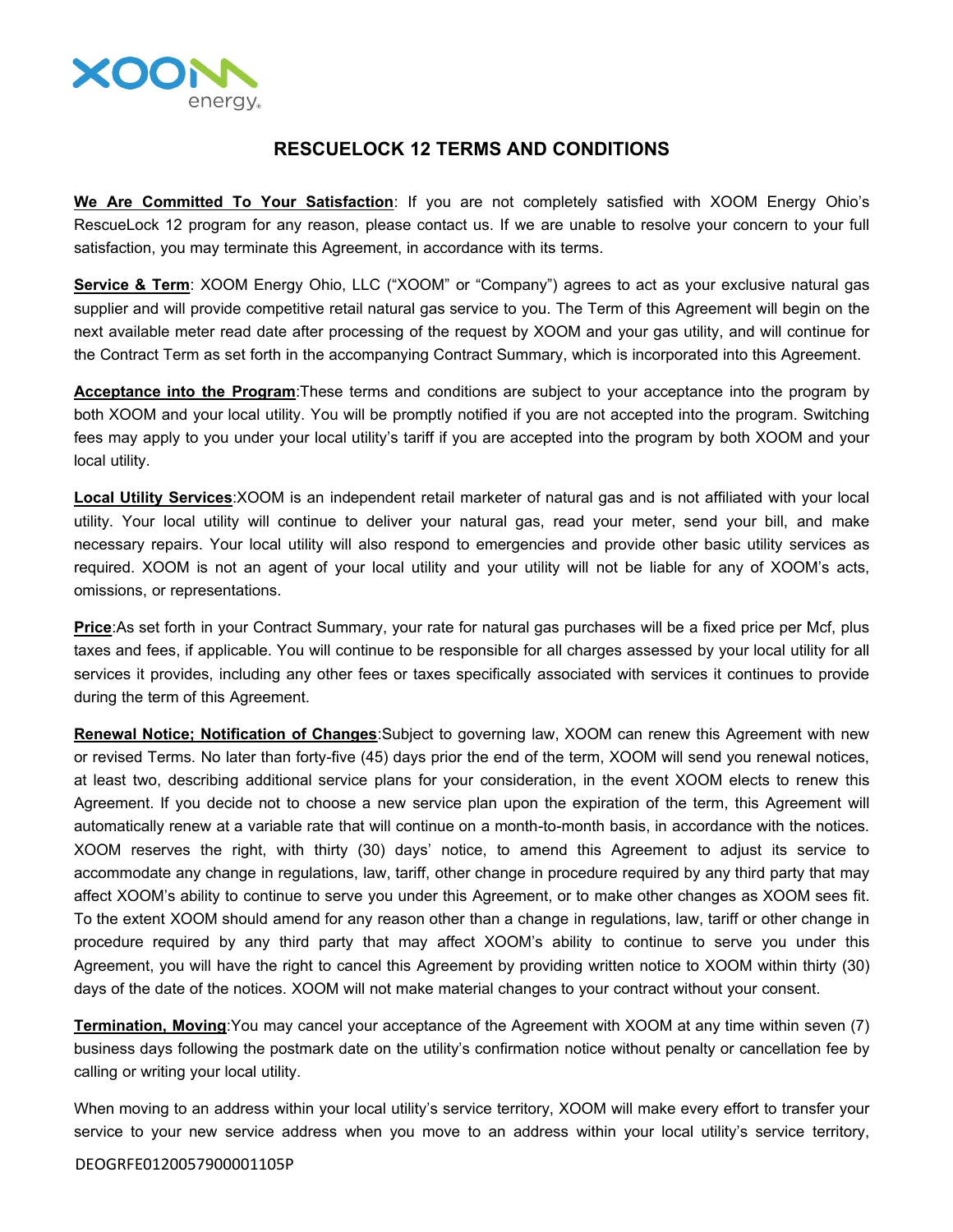

provided that you notify XOOM within fifteen (15) days of your move. If transfer of service is not successful or you moved to a location outside your local utility's service territory or within the service territory of your local utility that does not portability of the contract, you may cancel this Agreement at no cost to you. Failure to notify XOOM of your move will be considered a cancellation of this Agreement in accordance with its terms. This contract will automatically terminate if the requested service location is not served by your local utility, you move outside your local utility's service area or to an area not served by XOOM, or XOOM returns you to your local utility's sales service.

**Cost Recovery Fee**: You understand and agree that in order for XOOM to offer and fulfill its fixed rate obligation to you, it has to purchase natural gas in advance of usage in amounts needed to cover the full term of this Agreement. If you cancel this Agreement early, you will be responsible for paying the cost recovery fee ("Cost Recovery Fee") set forth in the Contract Summary, which is intended not as a penalty, but simply to offset the cost of selling the unused portion of your natural gas to others and estimated lost revenue that XOOM may incur from such a sale, if any, and related expenses. It will take time for your local utility company to cancel your XOOM account. During that time you agree to pay for the natural gas you consume that is supplied by XOOM.

**Credit, Payment and Collection**:You will receive a single monthly bill for both your natural gas and the delivery of such natural gas from your utility distribution company. Payment is due by the date set forth on the invoice. Should you fail to pay the monthly bill or fail to meet any agreed upon payment arrangement, your service may be terminated in accordance with your local utility's tariffs and your contract with XOOM may be automatically terminated, leading to XOOM seeking cost recovery fees as set out herein. You represent that you are financially able and willing to fulfill the terms and conditions of this Agreement and that you have not filed, are not in the process of filing or plan to begin any bankruptcy proceedings. If accepted as a customer, XOOM may report your payment experience. Bills not paid by their due date are subject to a late payment fee at the greater of the rate of 1.5%, or the maximum permitted by law, based on your total outstanding balance per month. XOOM will charge a \$35 return check fee for all returned checks or the maximum allowed by law. XOOM may terminate your commodity service and may suspend services under procedures approved by law. In all events, you shall remain obligated to pay for all natural gas received by you and any interest, fees and penalties incurred by XOOM. You will also be responsible for all costs, including legal fees, associated with the collection of amounts owed to XOOM.

**Customer Service, Dispute Resolution**:If you have a question about your XOOM charges or service you may contact XOOM directly by calling 1-888-997-8979 Monday – Friday 8 (eight) a.m. to 11 (eleven)p.m. EST, Saturday – 9 (nine) a.m. to 7 (seven)p.m. EST, or by sending a letter to: XOOM Energy Ohio, LLC, 11208 Statesville Road, Suite 200, Huntersville, NC 28078 or by sending an email to [customercare@xoomenergy.com](mailto:customercare@xoomenergy.com). For questions about your local utility bill, please contact your local utility directly. XOOM will refer all complaints to a representative who will use reasonable efforts in good faith to reach a mutually satisfactory solution. If your complaint is not resolved after you have called XOOM, or for general utility information you may contact the Public Utilities Commission of Ohio ("PUCO") by calling 1-800-686-7826 (toll free) or for TDD/TTY tool free at 1-800-686-1570, M-F 8:00 a.m. - 5:00 p.m. EST, or visit the website www.puco.ohio.gov. The Ohio consumers' counsel (OCC) represents residential utility customers in matters before the PUCO. The OCC can be contacted at 1-877-742-5622 (toll free) from eight a.m. to five p.m. weekdays, or at www.pickocc.org.

**Assignment**:This Agreement or any XOOM obligations hereunder are assignable by XOOM.

**Service Complaints**:For service problems you should contact your local utility by calling: Dominion Energy at 877.542.2630. IF YOU SMELL GAS PLEASE MOVE TO A SAFE AREA AND CALL 911 OR YOUR LOCAL

DEOGRFE0120057900001105P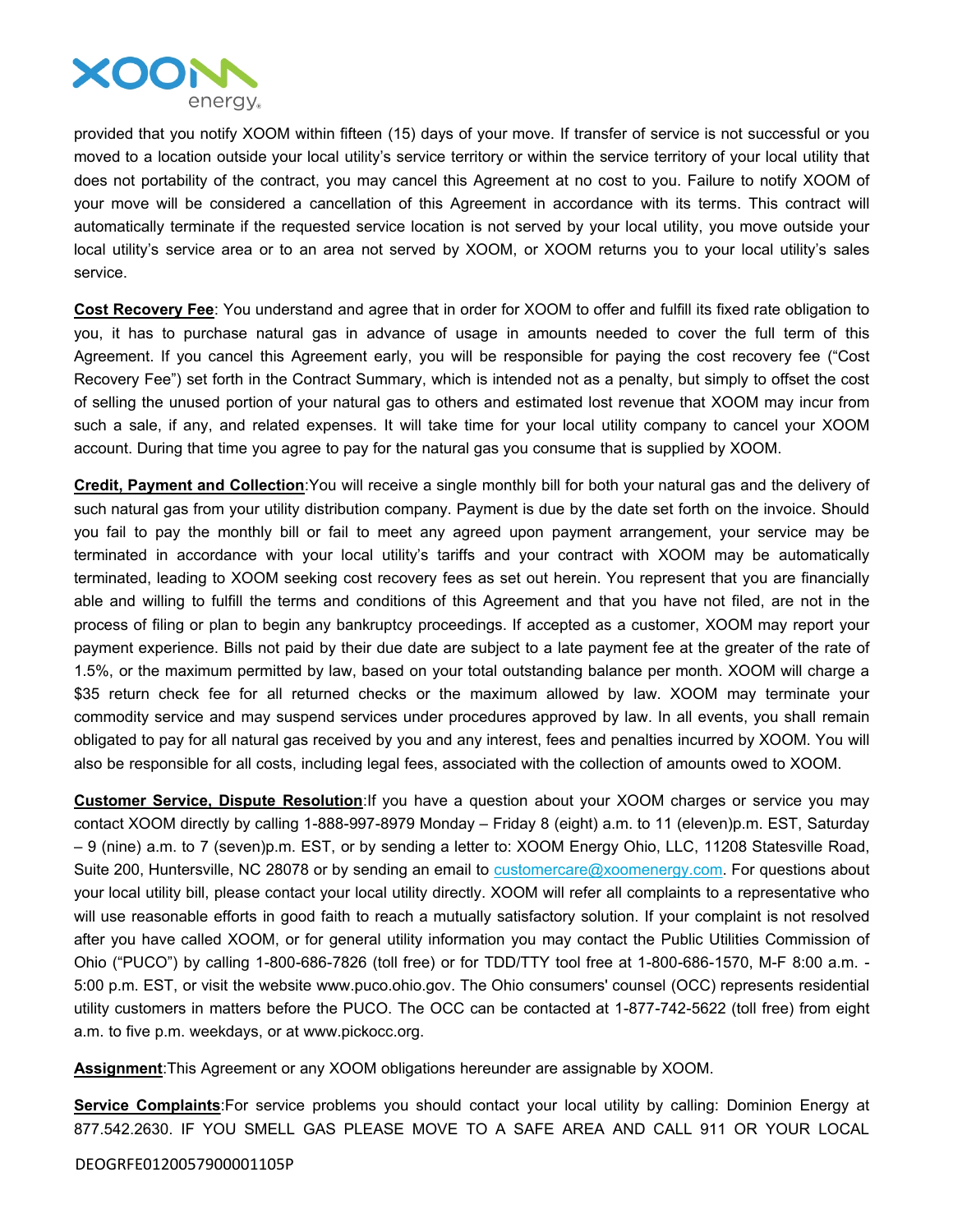

## UTILITY.

**Authorization/Representation/Letter of Agency**:By entering into this Agreement, you authorize XOOM to act on your behalf under your local utility's tariffs in accordance with the rules and regulations of the PUCO. You acknowledge that you are the local utility account holder, or a person legally authorized to execute this Agreement on behalf of the account holder for natural gas services and that you are at least eighteen (18) years of age. You agree to authorize XOOM to obtain your credit information and you agree to authorize your local utility to release all information relating to your historical and current natural gas usage, billing and payment history to XOOM or its authorized representatives. You further acknowledge that XOOM has full authority to make all rates and tariff selections necessary to meet its obligations under this Agreement. You may rescind this authorization at any time by contacting XOOM. Neither your social security number, customer account number nor any other customer financial information will be released by XOOM, except where such release is required by court order or by Commission Order or Rule, without your affirmative written consent. Execution of this Agreement shall constitute authorization for the release of this information to XOOM.

**Miscellaneous**:You will promptly notify XOOM if there is any drastic change in your energy consumption. For the purpose of accounting both parties accept the quantity, quality and measurements determined by your local utility company. Except as provided by law, you will pay all taxes or other fees due and payable with respect to customer obligations under this Agreement. This Agreement shall be governed by the laws of the state of Ohio without recourse to such states choice of law rules. There may be a delay before your local utility switches your natural gas supply to XOOM. XOOM is not responsible for such delays. You have the right to request from XOOM up to twenty-four (24) months of your payment history for services rendered by XOOM without charge.

If you voluntarily return to your local utility after choosing XOOM, you may be charged a price other than the local utility's regulated sales service rate.

**Insolvency**: You acknowledge and agree that this Agreement and the transaction(s) contemplated under this Agreement constitute a "forward contract" within the meaning of the United States Bankruptcy Code. To the fullest extent possible, you agree to waive the provisions afforded by Section 366 of the United States Bankruptcy Code and acknowledge that for purposes of the application of principles afforded "forward contracts" the provisions of Section 366 shall not apply to you or to this Agreement.

**Limitation of Liability and Warranty**:XOOM WILL NOT BE RESPONSIBLE FOR ANY SPECIAL, CONSEQUENTIAL, OR PUNITIVE DAMAGES WHATSOEVER. XOOM DOES NOT PROVIDE ANY TYPE OF WARRANTY, EXPRESS OR IMPLIED, AND TO THE FULL EXTENT OF THE LAW, DISCLAIMS ANY WARRANTY OF MERCHANTABILITY OR FITNESS FOR A PARTICULAR PURPOSE.

**Force Majeure/Uncontrollable Circumstances**:XOOM will not be responsible for supplying natural gas in the event of circumstances beyond its control such as events of Force Majeure, including but not limited to, acts of terrorism, sabotage, or acts of God. XOOM may cancel this Agreement if there is any change in regulation, law, pricing structure, tariff, or change in procedure required by any third party that results in XOOM being prevented, prohibited, or frustrated from carrying out the terms of this Agreement. XOOM may cancel this Agreement if your usage of natural gas changes substantially.

**Entire Agreement**:This Agreement, including the Enrollment form and/or Welcome letter and your Contract Summary, constitute the entire Agreement and understanding between you and XOOM with respect to its subject